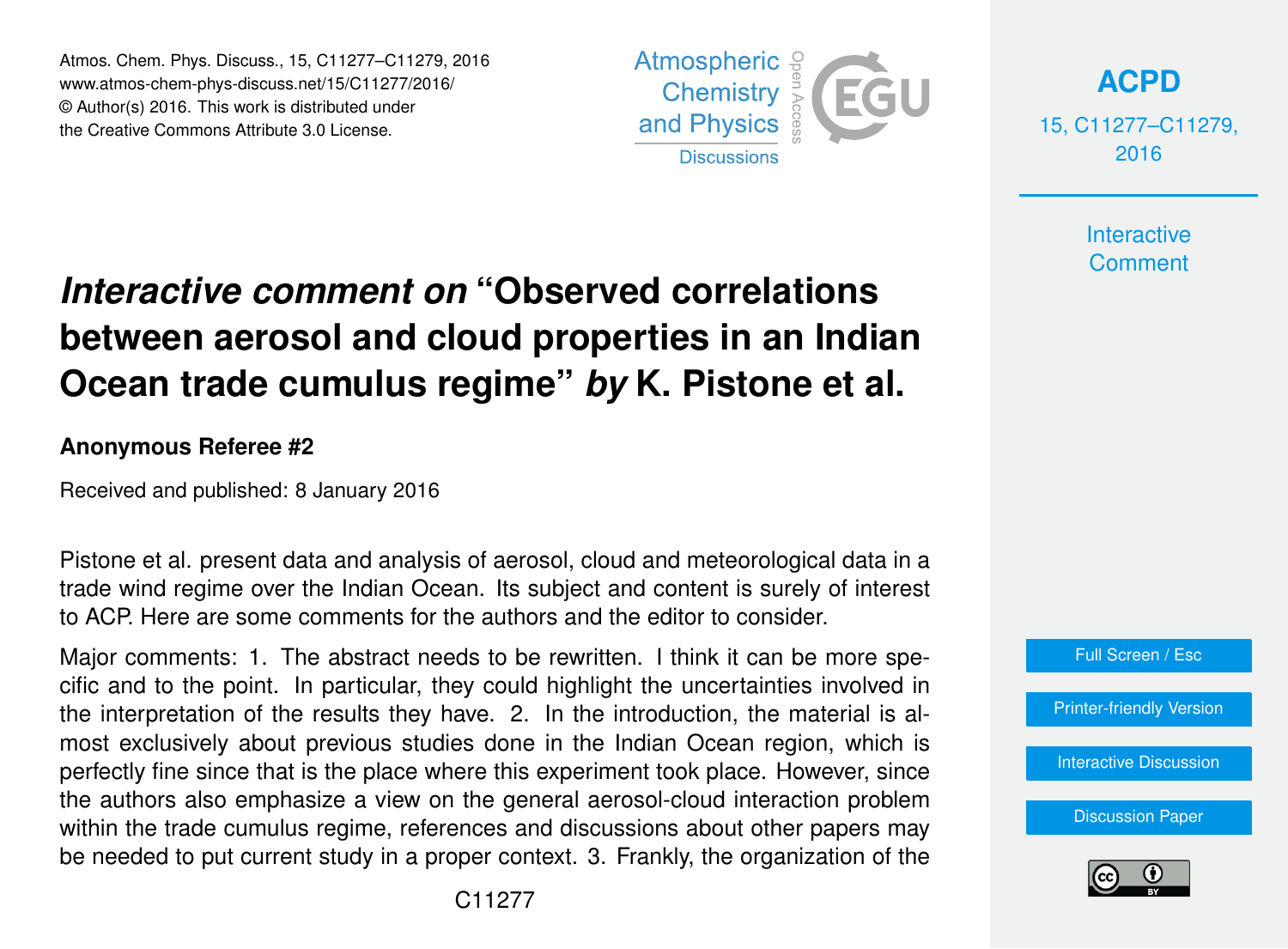manuscript is a bit loose. I would encourage the authors to better organize the material if they can.

Minor comments:

Abstract Line 3: what is 'atmosphere structure' ?

Sentence beginning at Line 25 of Abstract: rewrite this sentence. I had a hard time understanding it.

2nd paragraph in Introduction: flux measurement is more relevant to thermodynamics instead of dynamics.

P29355 Line 8: using linear correlation statistics on log of data is weird. The usual assumption involved in the correlation could be violated in this case and the statistical significance test is meaningless. How about a regular linear correlation? What are the statistics for that?

Last paragraph on P29358: there is no reason to expect this island is representative of the large scale.

Sentence beginning at line 13 of P 29359: rewrite it. I could not understand it.

Line 26 of the same page: This indicates more of an advection process.

Line 7 of P 29360: how this correlation is done exactly? It needs to be clearly described. It is very important.

Section 3.2.2: there are many places where correlation is negative. Given the authors' hypothesis there should be no negative correlations anywhere.

Line 7 of P 29363: there are so many meteorological factors to be examined. For example, advection is not considered and it is quite relevant.

Line 7 of P 29364: increasing T will strongly decrease RH.

Conclusion: it's overall too general and should be more specific.

**[ACPD](http://www.atmos-chem-phys-discuss.net)** 15, C11277–C11279, 2016

> **Interactive Comment**

Full Screen / Esc

[Printer-friendly Version](http://www.atmos-chem-phys-discuss.net/15/C11277/2016/acpd-15-C11277-2016-print.pdf)

[Interactive Discussion](http://www.atmos-chem-phys-discuss.net/15/29347/2015/acpd-15-29347-2015-discussion.html)

[Discussion Paper](http://www.atmos-chem-phys-discuss.net/15/29347/2015/acpd-15-29347-2015.pdf)